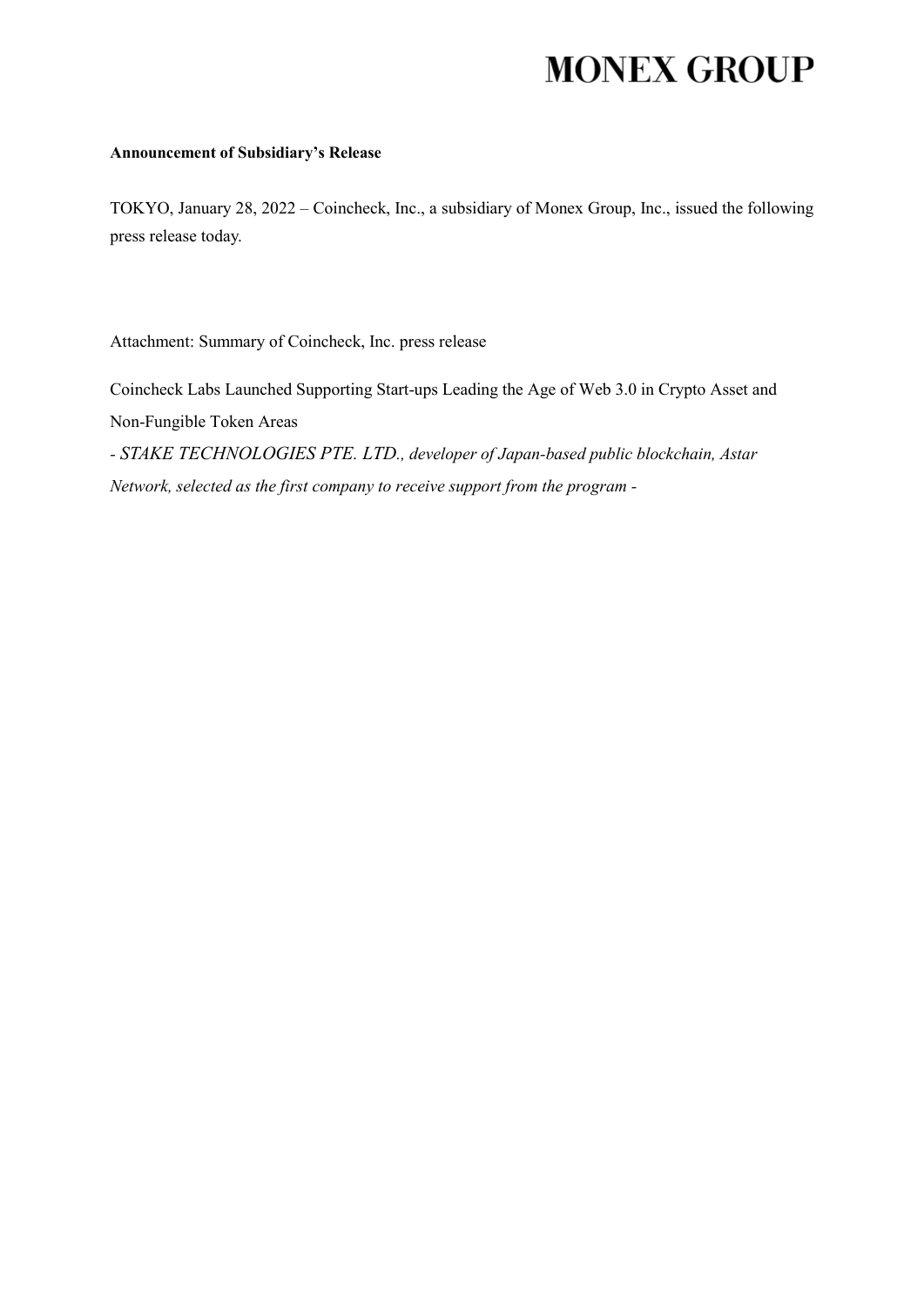

[Press Release]

January 28, 2022 Coincheck, Inc.

# **Coincheck Labs Launched Supporting Start-ups Leading the Age of Web 3.0 in Crypto Asset and Non-Fungible Token Areas**

*- STAKE TECHNOLOGIES PTE. LTD., developer of Japan-based public blockchain, Astar Network, selected as the first company to receive support from the program -*

Coincheck, Inc. (Head office: Shibuya-ku, Tokyo, President: Satoshi Hasuo, hereinafter referred to as "the company") is pleased to announce that it launched "Coincheck Labs" aimed at assisting start-ups who are to lead the age of Web 3.0, today. As part of this, STAKE TECHNOLOGIES PTE. LTD. (Head office: Singapore, CEO: Sota Watanabe), a start-up in the process of developing a Japan-based public blockchain, was selected as the first company to receive support from the program.

The distributed digital protocol based on blockchain technology is accelerating movement towards the age of Web 3.0 in the world and driving investments in start-ups seen to be leading this new age with crypto asset and Non-Fungible Tokens (NFTs). In Japan, however, unclear accounting rules and laws in the realm of crypto asset and NFT, coupled with a lack of expert insights, hinders entrepreneurship in this area, resulting in a lower number of start-ups compared to overseas. To address this challenge, the company is stepping in to support start-ups in the crypto asset and NFT fields who have potential to lead the Web 3.0 age. Through Coincheck Labs, the company shares its experiences and expertise gained through the process of developing and operating its cryptocurrency transaction services, Coincheck, as well as its NFT marketplace, Coincheck NFT ( $\beta$  version).

Some of the applications in recent years, for example, DeFi which came to the forefront in 2020, and NFT, which grew rapidly in 2021, presuppose crypto asset as a natural protocol to transfer values, thus creating the new digital economy. At this turning point, the company wishes to contribute to the crypto asset and NFT areas in Japan, working with peers who are committed to taking on the challenge together.

## **Main Activities of Coincheck Labs:**

Coincheck Labs assists the blockchain and Web 3.0 ecosystem in Japan thrive by supporting entrepreneurs, start-ups, and their communities who are focused on developing crypto asset-native and NFT-native products. Covering any products from Layer 1, the underlying architecture of blockchain, to applications, Coincheck Labs offers three stages of support including incubation, research, and investment.

1. Incubation